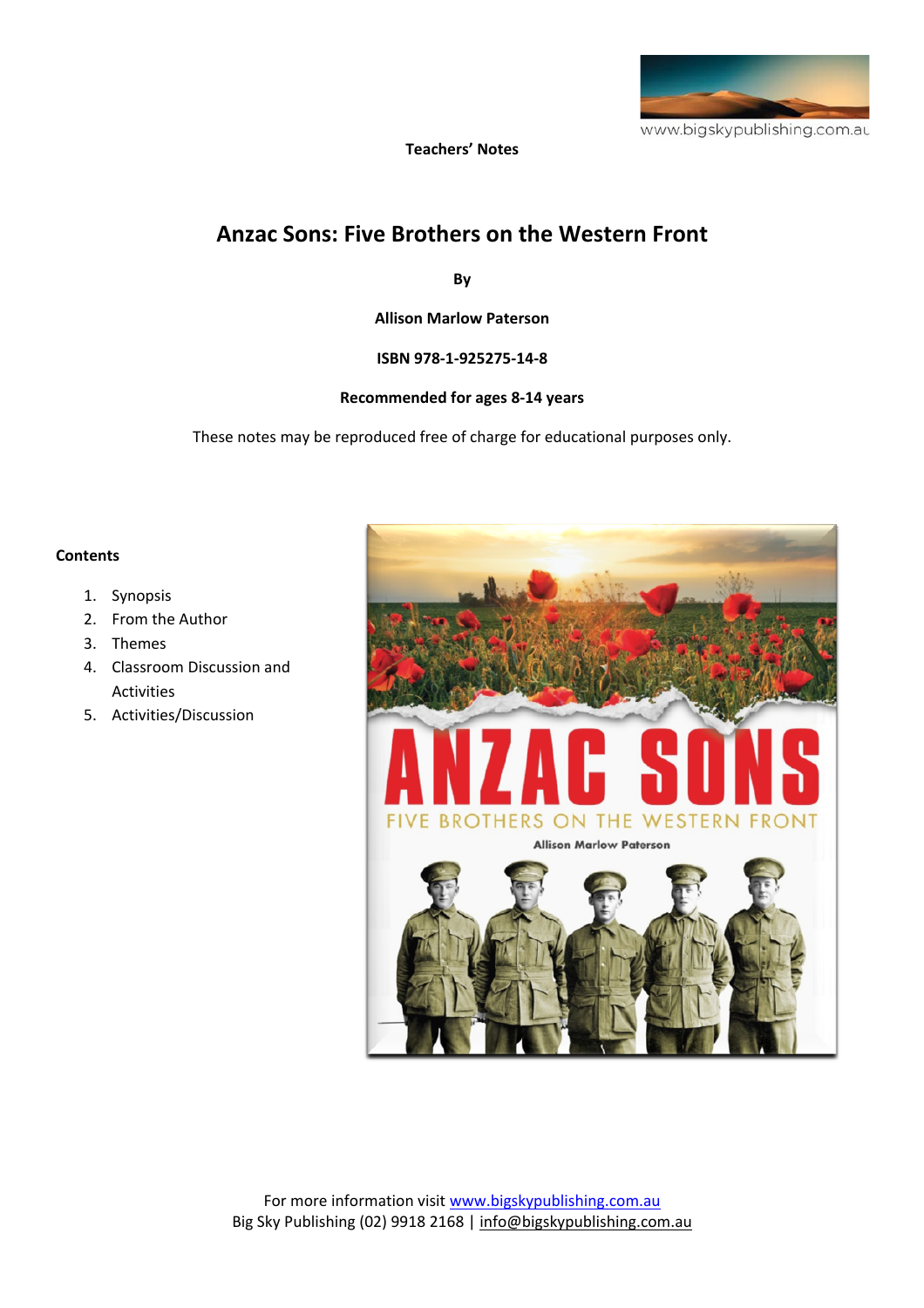

## **1. Synopsis**

*Anzac Sons: Five Brothers on the Western Front* is the story of the Marlow brothers in World War One, five young Australian men who enlisted with enthusiasm and a sense of duty, three were to lose their lives. This powerful children's book brings their story to life and is supported by letters, postcards and mementoes that the brothers sent to their family at home. It is based on the original title *Anzac Sons: the Story of Five Brothers in the War to End All Wars,* which was compiled by the granddaughter of a surviving brother from over 500 letters found in the derelict family farmhouse. It is a narrative that not only provides an insight into the experiences of a family but also provides a brief history of the role of Australian soldiers on the Western Front.

The story begins before the war years and follows the motivations and journeys of the brothers as they enlist, to their time on the Western Front, the death of each three brothers and the eventual arrival home of the two surviving sons. Heart-wrenching events include the death of the youngest son just weeks after his arrival on the front, the young Australians waiting six weeks to learn another brother had died of wounds and finally, the death of the eldest brother by sniper. He had married just weeks before his departure; he never held his daughter.

It is supported by photos taken on the Western Front today and concludes with a poignant message of remembrance. Children and teachers can read samples of the letters written from the trenches, walk in their footsteps and remember all those who have served throughout the generations to defend our freedom and our way of life.

# *2.* **From the Author**

I grew up on a farm near Pyramid Hill, the small Victorian town where I was born. I travelled 24 miles to school at Kerang on an ancient bus – top speed 40mph. My interest in the service of my ancestors began when I was studying to become a teacher. I used a selection of their letters to complete a university assignment. The dream to honour them by telling their story was ignited. I began transcribing the letters 12 years ago and reading whatever I could lay my hands on. It was not until we visited the Western Front in 2011 could I gain a greater understanding and move forward with a purpose.

I began by organising the letters chronologically and slowly transcribing each one, which took years. Many are written from the trenches with faint pencil and are badly stained. I then researched - I read everything I could find on Australian involvement in WWI, spent days in the online archives of the National Archives of Australia and on the Australian War Memorial website reading the details of the brothers, their friends and neighbours. I ploughed through battalion diaries for specific information. I made contact with local museum curators who assisted with detail I could not find online and travelled to the Western Front where we toured the region, stood on the ridges, visited the graves and spent a lot of time reflecting. All the while I was writing, editing and gathering more information. I came to a point where I knew the research would never end if I did not draw the line, which I did. I completed the work, gave it to a valued colleague for comment and then, with his comments digested; I considered the purpose of my work and began a major edit. The result is publication.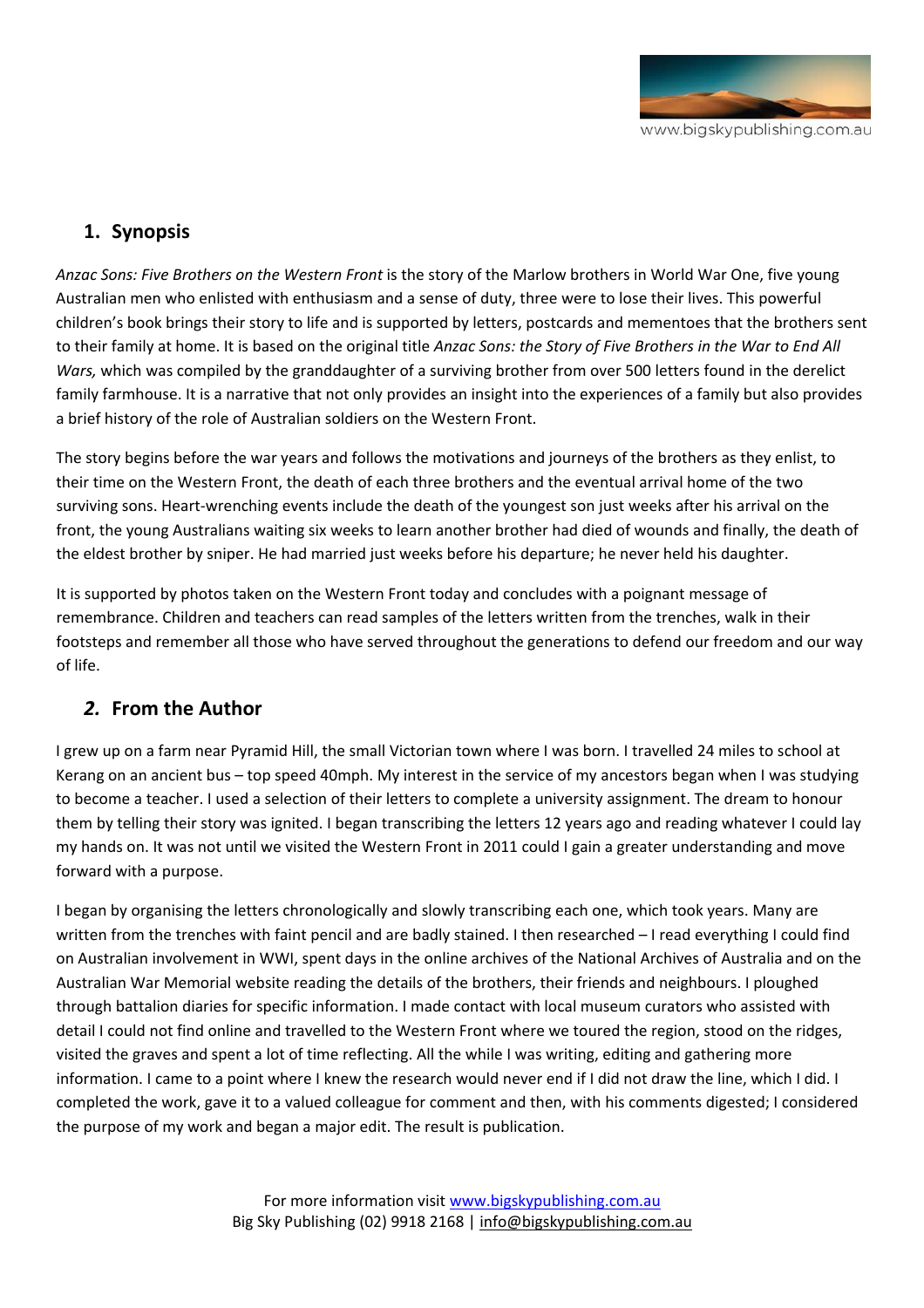

www.bigskypublishing.com.au

Primarily, I undertook the writing of this story to honour my family. I have a conviction that their story needs to be shared with others. I have a sense of empathy with my great‐grandmother, who I never met but to whom I feel a sense of duty. The original version *Anzac Sons: the Story of Five Brothers on the Western Front* is my undertaking that the sacrifice that our family made will never be forgotten.

My love of reading led me to teacher librarianship which I have enjoyed for 18 years. I believe that in schools we rely heavily on fiction accounts to convey the tragedy of war and this is an opportunity to tell a real story, not one based on events where the reader is constantly challenged and sometimes misled by the blurring of fact and fiction. My intention is that this book can be read individually or aloud to a class. It is a factual account of war which can be used to generate discussion on Anzac Day and Remembrance Day and as a catalyst for more in depth study of Australians on the Western Front.

#### **3. Themes**

- Anzacs
- The debt owed to soldiers, past and present
- Australians at War
- Western Front
- Anzac Day
- Remembrance Day
- Duty
- Courage
- Mateship
- Sacrifice
- **Family**
- **Censorship**
- **Conscription**
- **Recruitment**
- Propaganda
- Commemoration
- War memorials
- Correspondence letters/postcards
- The Cost of War

#### **4. Class Discussion and Activities**

*Anzac Sons: Five Brothers on the Western Front* is ideal for discussion and reflection on Anzac Day and Remembrance Day. It can also be used as a catalyst for the study of Australians at War at Year Nine level. I suggest an initial reading excluding the break‐out boxes to maintain the tone of the narrative text and returning to the detail in the discussion at the conclusion of the reading.

The following suggestions are dependent upon year level and prior knowledge. Specific curriculum links are included in brackets.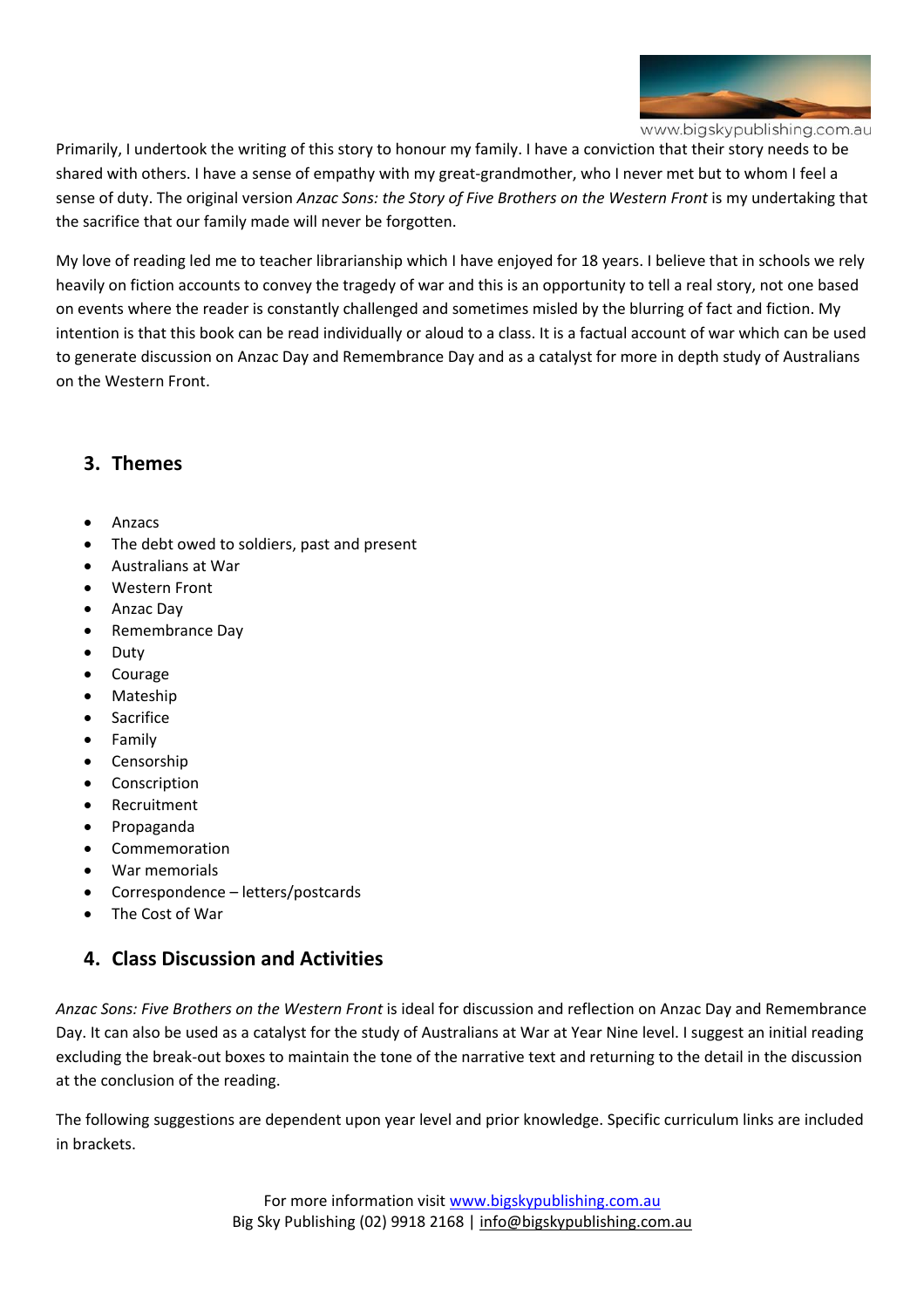

## **5. Pre‐reading**

- 1. What does the cover tell you about the book? Consider the poppies in the field and the tearing of the image to reflect life torn apart.
- 2. What does Anzac mean to you?
- 3. What was the Western Front?

Younger students may require some explanation of World War I. Older students may brainstorm their knowledge in groups and present key ideas to the class.

# **6. Viewing/Reading the Text – progressive page suggestions**

| Page           | <b>Suggested Questions and Activities</b>                                                                                                                                                                                                   |
|----------------|---------------------------------------------------------------------------------------------------------------------------------------------------------------------------------------------------------------------------------------------|
| $\mathbf{1}$   | <b>Recruitment (Year 9 ACDSEH021)</b>                                                                                                                                                                                                       |
|                | Why did Australians volunteer to serve in a war far from their homeland? Page 3 provides some<br>prompts regarding allegiance to the Empire.                                                                                                |
|                | List possible reasons for enlistment including: loyalty to King and Country, good pay (six shillings per<br>day, British soldiers only received one shilling), sense of duty, proof of manhood, to support friends<br>and family, adventure |
|                | Would Australians volunteer to go to war today?                                                                                                                                                                                             |
| $\overline{2}$ | Why was WWI considered to be the war to end all wars?                                                                                                                                                                                       |
|                | Consider the map – note the proximity of German New Guinea to Australia. Could this proximity<br>have influenced the Australian people and their perception of the German threat?                                                           |
|                | List the Allied countries on the map<br>List the Central Powers                                                                                                                                                                             |
| 5              | Chart the Western Front on a world map or use the maps on pages 2 and 11 to focus on the<br>distance from Australia and New Zealand. The journey generally took 5-6 weeks, sometimes longer.                                                |
|                | Discuss the word <b>deadlocked</b> and why this happened in the context of trench warfare.                                                                                                                                                  |
|                | Why is the landing at Gallipoli such an historic event in Australia? (Year 3 ACHHK063, Year 9<br>ACDSEH097)                                                                                                                                 |
|                |                                                                                                                                                                                                                                             |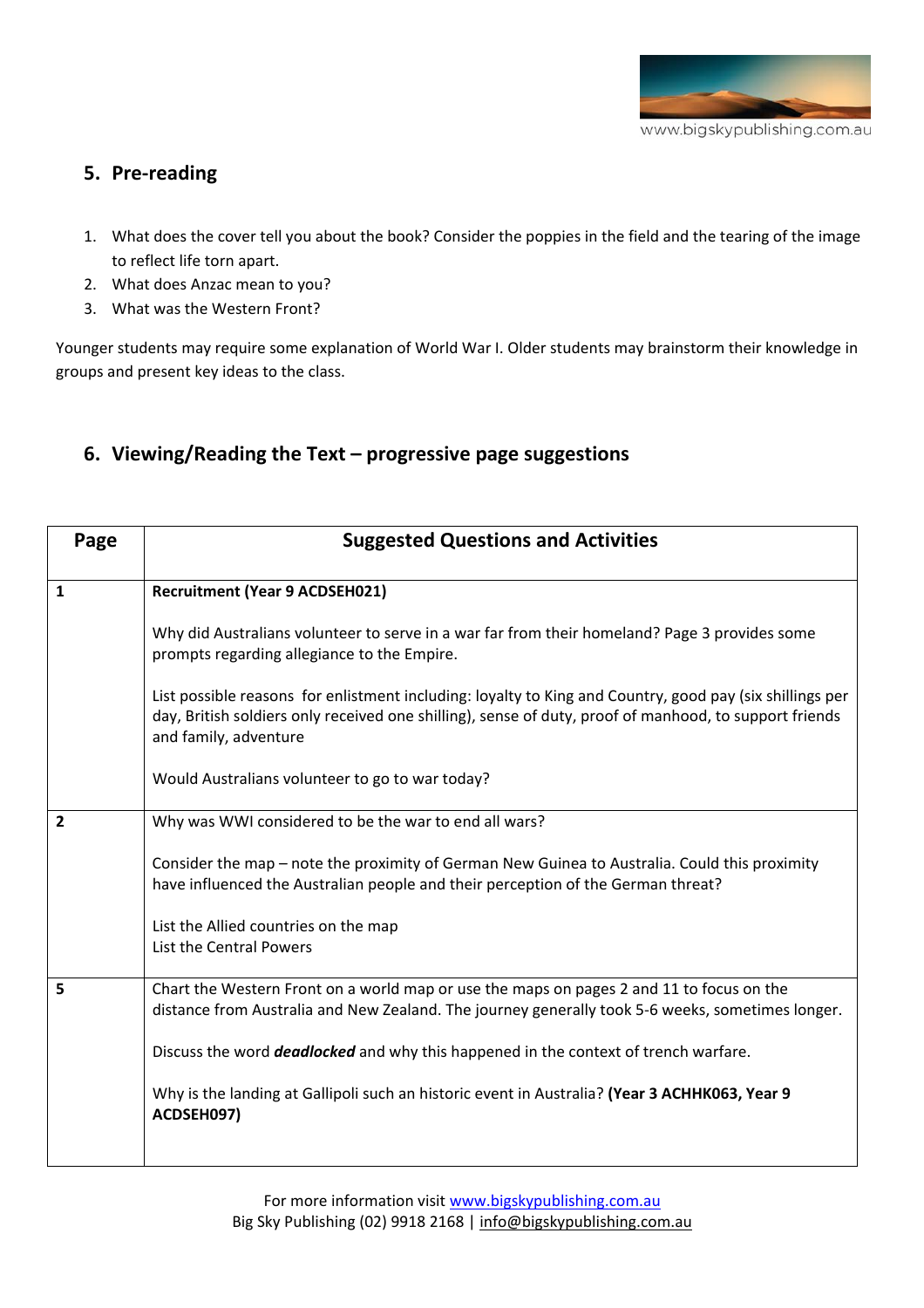

| 6              | Propaganda (Year 9 ACDSEH096)                                                                                                                                                                                                                                                                                                                                                           |
|----------------|-----------------------------------------------------------------------------------------------------------------------------------------------------------------------------------------------------------------------------------------------------------------------------------------------------------------------------------------------------------------------------------------|
|                | Recruitment posters used propaganda to persuade men to volunteer and encourage those at home<br>to work hard for the war effort. Consider the poster Coo-ee: A Call from the Dardanelles. What was<br>the purpose of the poster? How would it make young men feel? Why does the word Dardanelles<br>appear on the poster? Discuss the position of the Australian soldier in the poster. |
|                | Discuss what propaganda is and ask students if they can provide examples of propaganda in their<br>lives today?                                                                                                                                                                                                                                                                         |
|                | For more examples of recruitment posters visit:<br>http://www.firstworldwar.com/posters/australia.htm                                                                                                                                                                                                                                                                                   |
|                | Students could design a recruitment poster using their knowledge of propaganda.                                                                                                                                                                                                                                                                                                         |
| $\overline{7}$ | Why would George be keen to get to Gallipoli?                                                                                                                                                                                                                                                                                                                                           |
|                | What is drill? (military training exercises)                                                                                                                                                                                                                                                                                                                                            |
|                | Consider the 1915 Christmas card with the words  I go out to return  in the boomerang. What is<br>the significance of these words?                                                                                                                                                                                                                                                      |
| 8              | Why were soldiers issued with identification tags?                                                                                                                                                                                                                                                                                                                                      |
|                | What do the numbers and letters mean?                                                                                                                                                                                                                                                                                                                                                   |
| 9.             | Reread the excerpt from George's letter and consider his words, "There hasn't been many of our<br>troops killed yet".<br>What do his words indicate to you?                                                                                                                                                                                                                             |
|                | Censorship                                                                                                                                                                                                                                                                                                                                                                              |
|                | What was the censor?                                                                                                                                                                                                                                                                                                                                                                    |
|                | Why were letters censored?                                                                                                                                                                                                                                                                                                                                                              |
|                | In discussions about censorship the "green envelope" on p27 may also be considered. Why were<br>green envelopes precious to the soldiers?                                                                                                                                                                                                                                               |
|                | Students could independently explore censorship of the media throughout WWI.                                                                                                                                                                                                                                                                                                            |
| 11             | The Somme is regarded as the bloodiest day in British military history. Consider the statistics in the<br>break-out box. (Year 9 ACDSEH095)                                                                                                                                                                                                                                             |
|                | For more information visit:                                                                                                                                                                                                                                                                                                                                                             |
|                | http://www.history.com/topics/world-war-i/battle-of-the-somme                                                                                                                                                                                                                                                                                                                           |
|                |                                                                                                                                                                                                                                                                                                                                                                                         |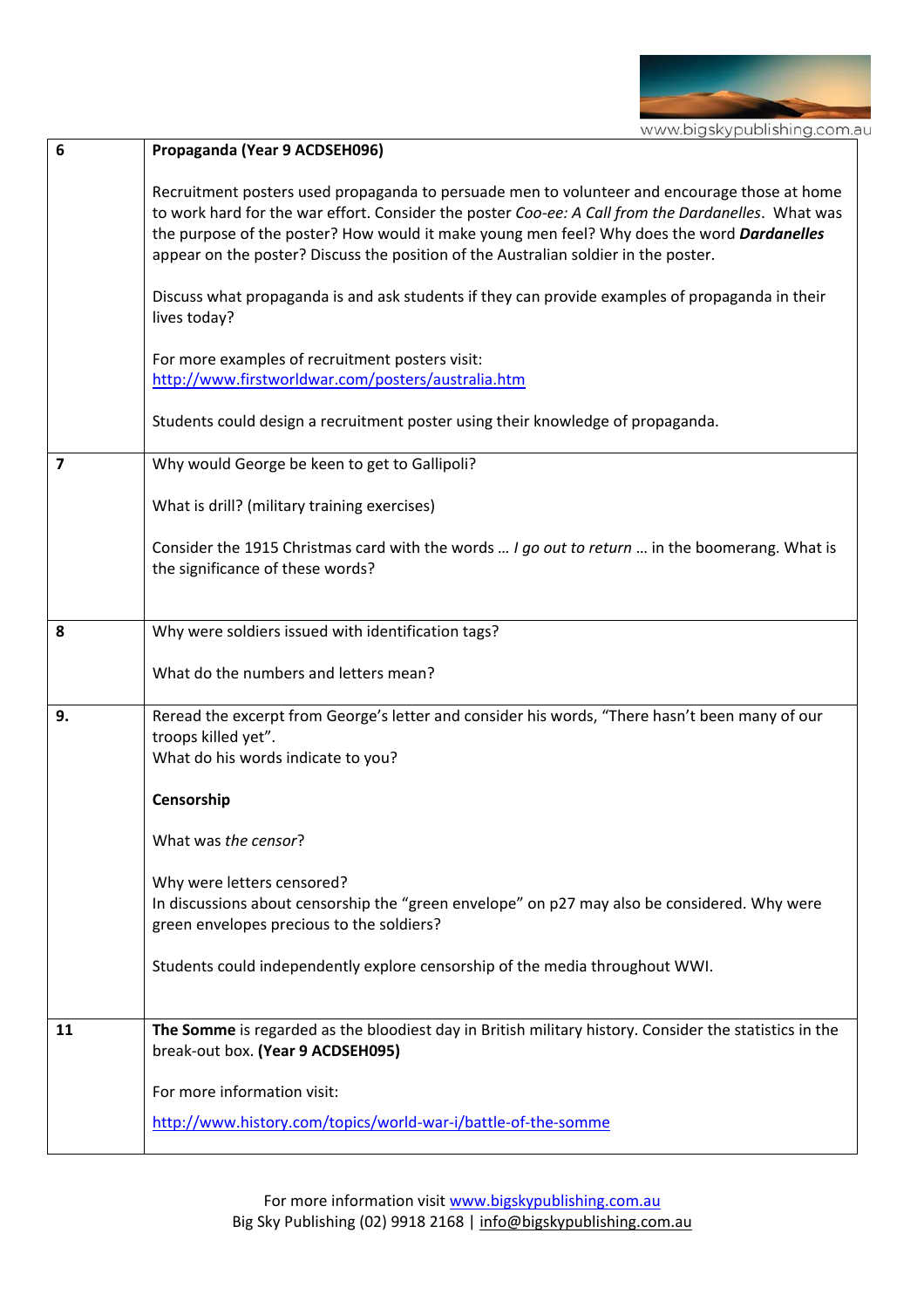

| 12        | Battle research - Fromelles (Year 9 ACDSEH095)                                                                                                                                                                                                    |
|-----------|---------------------------------------------------------------------------------------------------------------------------------------------------------------------------------------------------------------------------------------------------|
|           | https://www.awm.gov.au/encyclopedia/fromelles/?query=fromelles                                                                                                                                                                                    |
|           | What was the purpose of the Allied attack at Fromelles?                                                                                                                                                                                           |
|           | Why did it fail?                                                                                                                                                                                                                                  |
|           | Why is it regarded as the bloodiest 24 hours in Australian military history?                                                                                                                                                                      |
| 13-14     | <b>Battle Research - Pozieres (Year 9 ACDSEH095)</b><br>The Cost of War                                                                                                                                                                           |
|           | Compare the photos of the village of Pozieres. Imagine being one of the villagers upon their return<br>to what was their home at the end of the war.                                                                                              |
|           | Discuss the impact upon the soldiers of being under heavy artillery fire.                                                                                                                                                                         |
|           | What is shell shock?                                                                                                                                                                                                                              |
|           | Charles Bean wrote that, the battlefield " marks a ridge more densely sown with Australian<br>sacrifice than any other place on earth". What does this mean?                                                                                      |
| $16 - 17$ | Conscription                                                                                                                                                                                                                                      |
|           | Albert had pleaded with his parents to sign the papers for him to enlist. Discuss the possible reasons<br>why they may have agreed?                                                                                                               |
|           | What is conscription?                                                                                                                                                                                                                             |
|           | https://www.awm.gov.au/encyclopedia/conscription/                                                                                                                                                                                                 |
|           | Research the two conscription referendums of 1916 and 1917.<br>Why was the Australian public so divided?                                                                                                                                          |
|           | https://www.awm.gov.au/encyclopedia/conscription/ww1/                                                                                                                                                                                             |
| 18        | In Egypt and in England the Marlow brothers, like their fellow Australians, took the opportunity to<br>visit famous sites they had read about. The Australians were often referred to as "Six bob a day<br>tourists". What does this phrase mean? |
| 20        | Discuss the purpose of field service postcards. When would a soldier use one of these rather than<br>write a letter?                                                                                                                              |
|           | Search for images of winter on the Western Front and consider the effect on the Australian soldiers.                                                                                                                                              |
| 21        | Consider the embroidery of the 1917 postcard, what does it symbolise?                                                                                                                                                                             |
|           | Read Allan's comment regarding the trenches and rats. Soldiers often used humour and wit in their<br>letters. Why do you think they did this?                                                                                                     |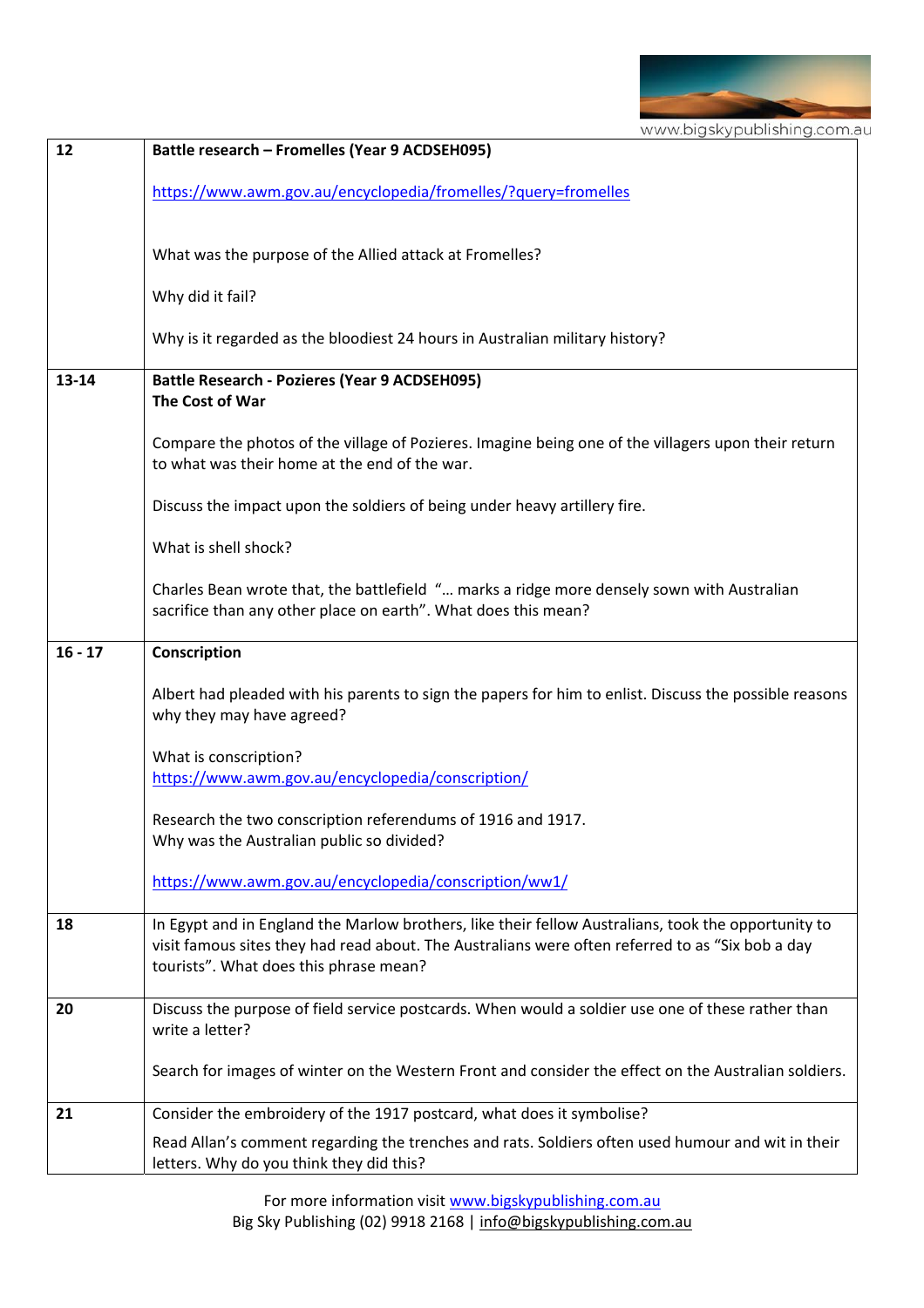

|           | www.bigskypublishing.com.a                                                                                                                                                                                                                                                                                                                                                                                                                                                                                           |
|-----------|----------------------------------------------------------------------------------------------------------------------------------------------------------------------------------------------------------------------------------------------------------------------------------------------------------------------------------------------------------------------------------------------------------------------------------------------------------------------------------------------------------------------|
| 22        | What feelings do you think soldiers such as these might experience as they trudge toward the<br>frontline?                                                                                                                                                                                                                                                                                                                                                                                                           |
| 23        | Using the research facilities of the National Archives of Australia access the records of Jack Lockett<br>and use his war records as a model for students to research their own family.<br>Go to:<br>http://recordsearch.naa.gov.au/NameSearch/Interface/NameSearchForm.aspx<br>Enter surname as Lockett and category as WWI. Find John Henry Lockett then click on the digitised<br>item to view Jack's records.<br>Read the letter from the Red Cross regarding Allan's injury. Ask students to imagine they are a |
|           | member of the family at home and describe their feelings has they wait for news on a loved one.                                                                                                                                                                                                                                                                                                                                                                                                                      |
| 24        | Battle research - Bullecourt Research (Year 9 ACDSEH095)                                                                                                                                                                                                                                                                                                                                                                                                                                                             |
|           | What was the Hindenburg Line?<br>Why did the Australians not receive artillery support when they needed it?<br>What was the reaction of soldiers to the early use of tanks on the battlefield?                                                                                                                                                                                                                                                                                                                       |
| $25 - 26$ | Battle research - Messines (Year 9 ACDSEH095)                                                                                                                                                                                                                                                                                                                                                                                                                                                                        |
|           | What significant event occurred at Messines?<br>How were Australian soldiers involved prior to the battle?<br>What gains were made at this battle?                                                                                                                                                                                                                                                                                                                                                                   |
| 27        | The Cost of War                                                                                                                                                                                                                                                                                                                                                                                                                                                                                                      |
|           | Spuddy Kerr appears in both photos on this page; his leg was amputated soon after these photos<br>were taken. Discuss the reasons why so many soldiers died of their wounds.                                                                                                                                                                                                                                                                                                                                         |
| 28 - 29   | The death of Albert is described on these pages.                                                                                                                                                                                                                                                                                                                                                                                                                                                                     |
|           | Ask students to place themselves in the shoes of George and attempt a letter of their own to<br>Albert's parents.                                                                                                                                                                                                                                                                                                                                                                                                    |
|           | Discuss the emotions that Albert's parents may have felt at this time.                                                                                                                                                                                                                                                                                                                                                                                                                                               |
| 30        | The Cost of War                                                                                                                                                                                                                                                                                                                                                                                                                                                                                                      |
|           | The group photo on this page is of men who had fought at Pozieres. Consider the expression on<br>their faces and compare to the photo on p7 in which the men have not yet experienced war. What<br>do you notice?                                                                                                                                                                                                                                                                                                    |
| 31        | Ypres Salient (Year 9 ACDSEH095)<br>Using the resources of the Australian War Memorial https://www.awm.gov.au/ students research<br>the battles that occurred here and brainstorm significant events.                                                                                                                                                                                                                                                                                                                |
| 32-33     | These pages describe the death of George.                                                                                                                                                                                                                                                                                                                                                                                                                                                                            |
|           | His brothers were only 15-20 kilometres away at the time. Ask students to consider why they did<br>not receive the news for six weeks.                                                                                                                                                                                                                                                                                                                                                                               |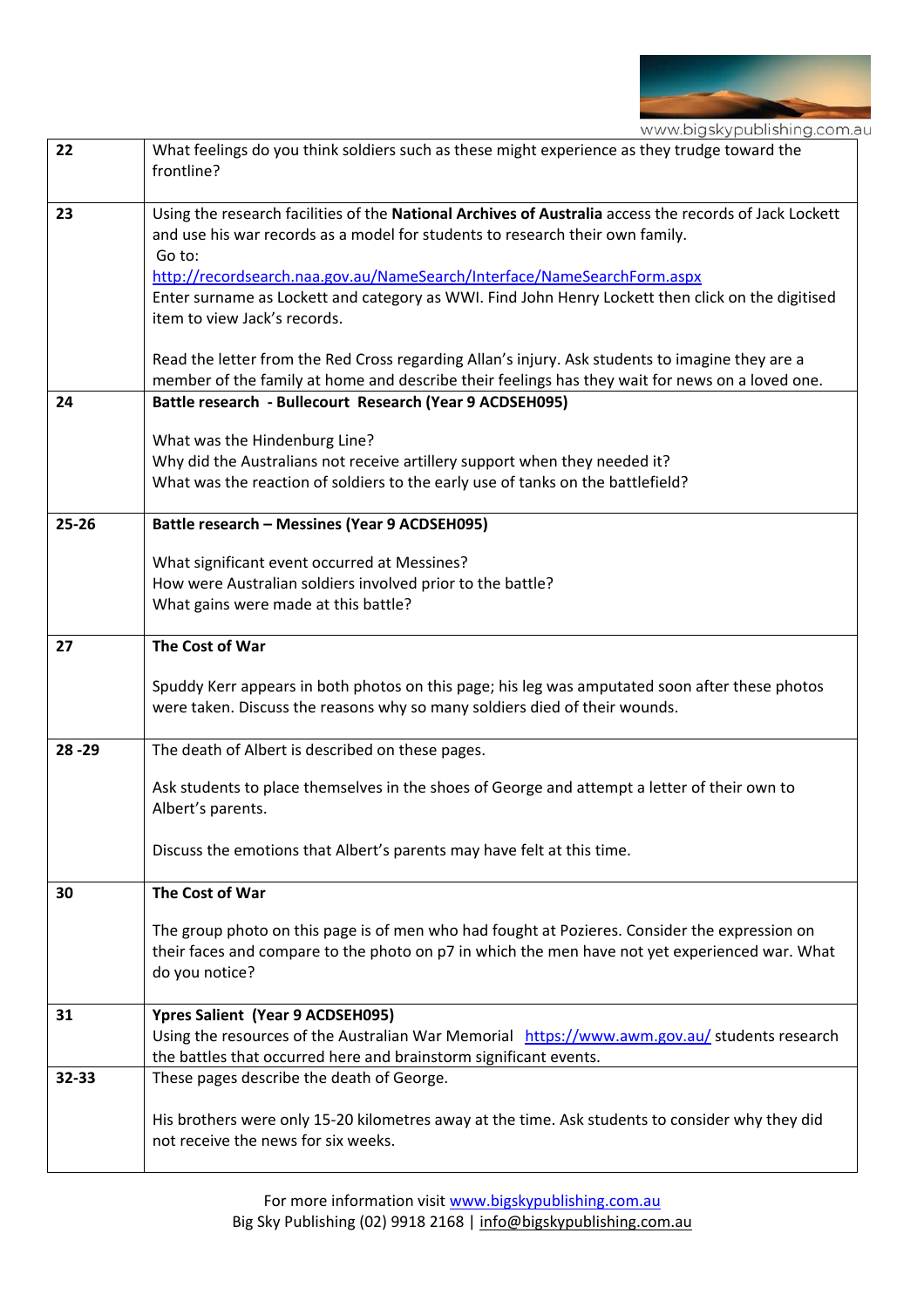

www.bigskypublishing.com.au

|       | George is buried in Lijssenthoek Military Cemetery near Ypres in Belgium. Students may visit the<br>Commonwealth War Graves Commission and research the cemetery or a family member<br>http://www.cwgc.org/                |
|-------|----------------------------------------------------------------------------------------------------------------------------------------------------------------------------------------------------------------------------|
| 34    | Battle research - Passchendaele (Year 9 ACDSEH095)                                                                                                                                                                         |
|       | Why was Passchendaele important in the battles around Ypres?                                                                                                                                                               |
|       | The battle at Broodseinde Ridge was a stepping stone to Passchendaele and was described in<br>German records as "the black day of October 4th". Why was it described in this way?                                          |
|       | <b>Commemoration (Year 3 ACHHK063)</b>                                                                                                                                                                                     |
|       | Visit the Commonwealth War Graves Commission and using the Virtual Cemetery tool, students<br>explore the symbolism.                                                                                                       |
|       | http://cwgc-virtual-cemetery.org/virtual-cemetery/                                                                                                                                                                         |
|       | View the video related to the Cross of Sacrifice.<br>What does the Cross of Sacrifice represent?<br>Why is the sword on the cross placed downwards?<br>Why were faith and religion important in people's lives in the war? |
| 35    | Battle Research - Passchendaele cont.                                                                                                                                                                                      |
|       | The Battle at Broodseinde Ridge was successful, yet the next stage failed. Give reasons why.                                                                                                                               |
| 37    | German Offensive - Operation Michael 1918 (Year 9 ACDSEH095)                                                                                                                                                               |
|       | What was the aim of the German Offensive?                                                                                                                                                                                  |
|       | Detail can be found at the AWM site:<br>https://www.awm.gov.au/exhibitions/1918/battles/?query=german+offensive                                                                                                            |
|       | Discuss the effect of the German advance on soldier morale.                                                                                                                                                                |
|       | In groups students research and report on a particular battle related to Australian involvement in<br>1918: Villers-Bretonneux, Dernancourt, Hamel, The Battle of Amiens,<br>Mont St Quentin and Peronne.                  |
| 38    | <b>Villers-Bretonneux - The Cost of War</b>                                                                                                                                                                                |
|       | Read the inscription on the plaque at the school – what impact do these words have on you?                                                                                                                                 |
| 39-40 | These pages describe the death of Charlie.                                                                                                                                                                                 |
|       | Allan wrote home to his parents and to Jim. The letter on this page is to Jim. Students write the<br>letter that Allan may have written to his parents.                                                                    |
|       | Consider the photo of Pearl and Beatrice Eva. What impact would the death of Charlie have on<br>them?                                                                                                                      |